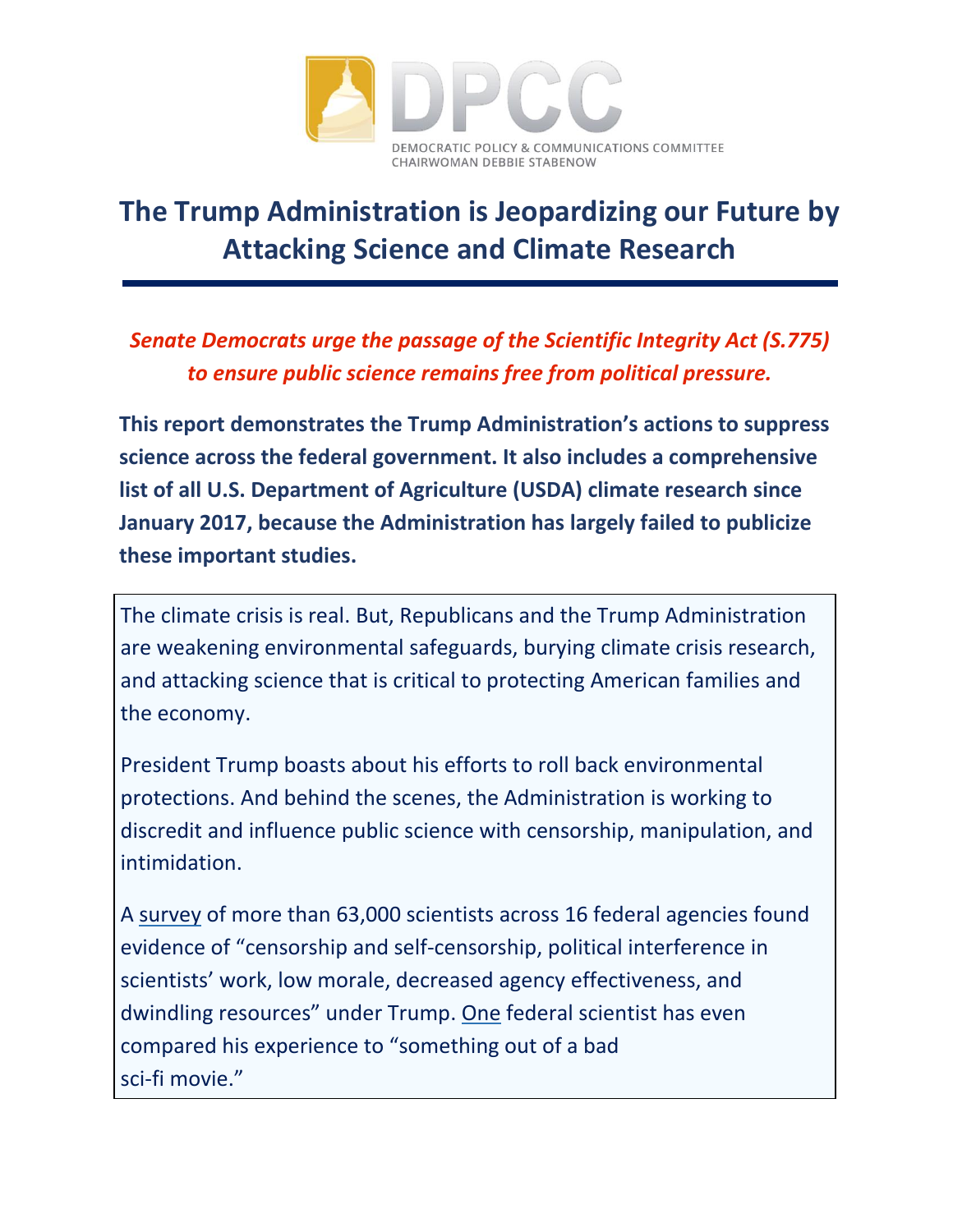# **The Trump Administration Has Interfered With Science Across The Federal Government.**

### **The White House**

 **President Trump falsely stated Alabama was under threat from Hurricane Dorian.** After federal scientists publicly disputed his statements, Trump presented an altered NOAA forecast [map](https://www.nytimes.com/2019/09/06/us/politics/trump-alabama-dorian.html?module=inline) in the Oval Office and insisted his lies were true in more than a dozen [tweets.](http://www.trumptwitterarchive.com/archive) Commerce Secretary Wilbur Ross then directed NOAA officials to disavow the scientists who contradicted Trump, which the agency did. [\(NYT\)](https://www.nytimes.com/2019/09/09/climate/hurricane-dorian-trump-tweet.html?module=inline)



*(AP Photo/Evan Vucci)*

 In 2018, the **White House buried the federal government's fourth National Climate Assessment by releasing it over Thanksgiving**. **A White House spokesperson later undermined the report's findings by falsely claiming it was "based on the most extreme scenario."** [\(BBC\)](https://www.bbc.com/news/world-us-canada-46325168) The report issued by 13 federal agencies concluded that climate change will disrupt the economies of every region and could cost the U.S.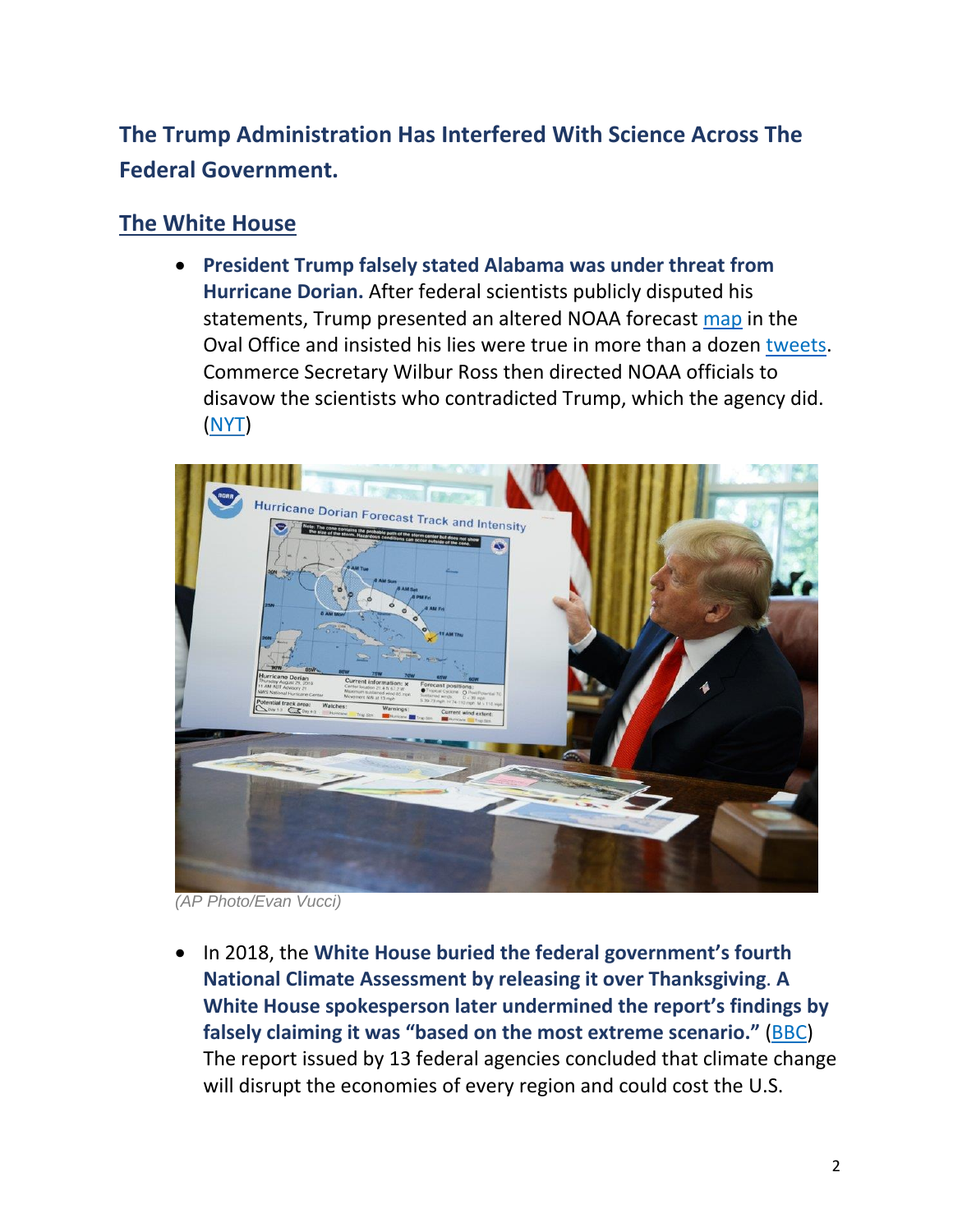hundreds of billions of dollars annually if emissions aren't dramatically reduced. [\(NYT\)](https://www.nytimes.com/2018/11/25/climate/trump-climate-report.html?action=click&module=Top%2520Stories&pgtype=Homepage)

- On June 14**, Trump signed an executive order to eliminate one-third of Federal advisory panels by September 30**. These panels of doctors, researchers, and other scientific experts provide critical input for federal health and environmental protections. (E&E [News\)](https://www.eenews.net/stories/1060612379)
- **The White House omitted climate change from its national oceans research plan.** The Trump version eliminates a chapter on oceans and climate change and fails to include any research priorities related to climate change – as otherwise included in earlier versions published in 2013 and 2007. [\(Columbia](http://columbiaclimatelaw.com/silencing-science-tracker/climate-change-omitted-from-oceans-research-plan/) Law School)
- **The White House omitted climate change from its National Biodefense Strategy.** This omission dangerously overlooks science that warns climate change will increase the risk of vector-borne diseases. (E&E [News\)](https://www.eenews.net/climatewire/2018/09/19/stories/1060098279)
- **In 2017, the Trump Administration disbanded the National Climate Assessment Advisory Committee over concerns it lacked industry representation**. The committee helps local officials and private industry use the National Climate Assessment for long-term decision-making. [\(Washington](https://www.washingtonpost.com/national/health-science/trump-officials-faulted-climate-panel-for-having-only-one-member-from-industry/2018/05/15/c2a458de-5874-11e8-b656-a5f8c2a9295d_story.html?noredirect=on) Post)

#### **U.S. Department of Agriculture (USDA)**

 **The Administration buried or downplayed significant USDA research relating to climate change, including a landmark study on rising CO<sup>2</sup> levels causing nutrient loss in rice.** Rice is a staple for 600 million people worldwide, but political officials questioned the study's findings and tried to minimize media coverage when it was published. [\(Politico\)](https://www.politico.com/story/2019/08/05/ziska-usda-climate-agriculture-trump-1445271) In this report, Senator Stabenow, Ranking Member of the U.S. Senate Committee on Agriculture, Nutrition, and Forestry, is releasing **a [summary](https://www.agriculture.senate.gov/usda-climate-research) of all climate change research USDA has participated in since January 2017** to ensure the public has access to these important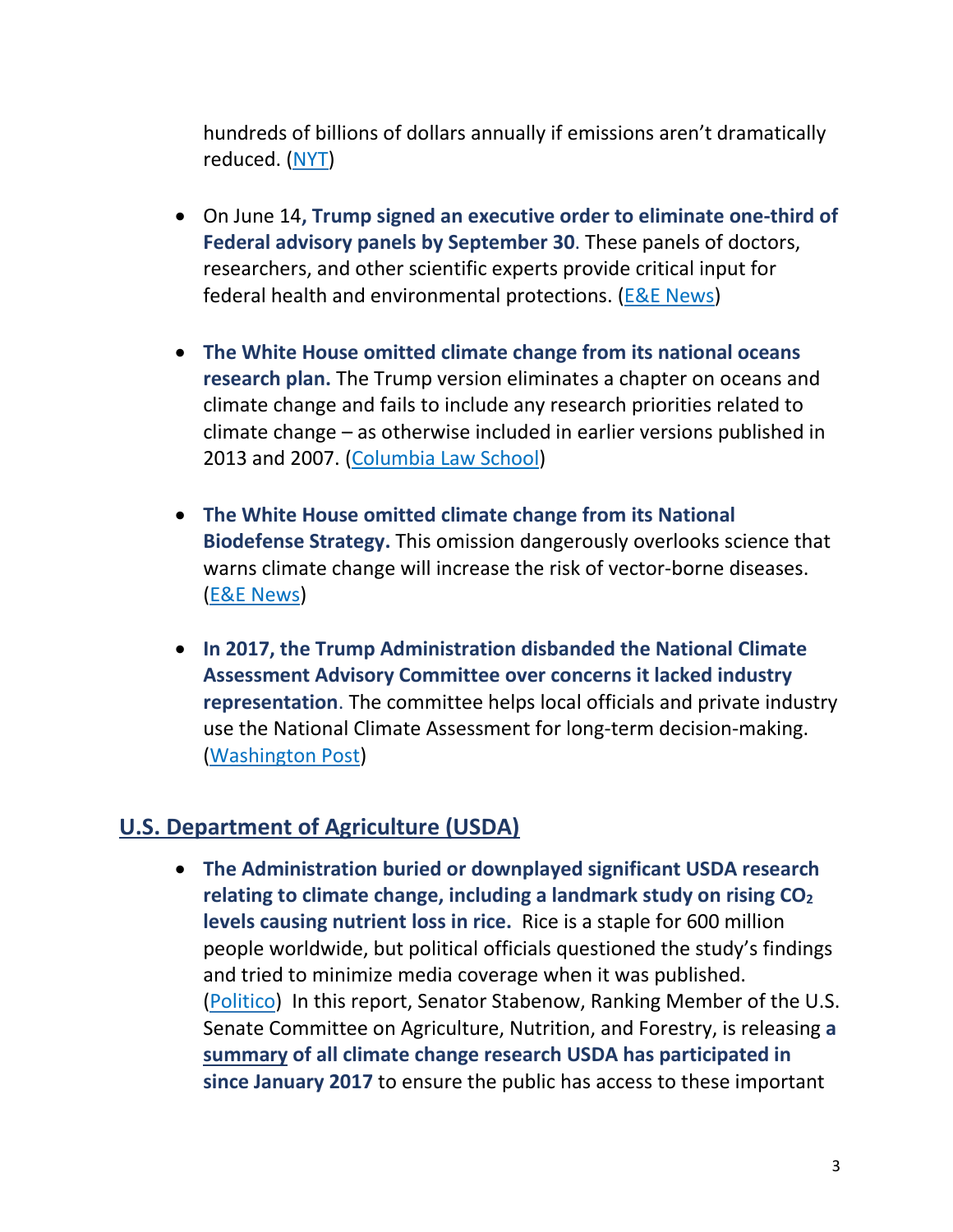studies so that farmers, ranchers, and rural communities can benefit from the findings.

- **The Administration tried blocking the release of a USDA climate change response plan written to help the agriculture industry understand, adapt to, and minimize the effects of climate change.** Administration officials instructed staff to keep the plan for internal purposes only. [\(Politico\)](https://www.politico.com/story/2019/07/18/usda-suppresses-climate-change-plan-1598987)
- **The Administration is relocating USDA researchers from the Economic Research Service and the National Institute of Food and Agriculture from Washington D.C. to Kansas City, causing a massive "brain drain" of experience and a disruption of critical research.** More than 250 employees between the two agencies have already quit as a result, and their union expects less than 25% to make the move. [\(NPR\)](https://www.npr.org/2019/09/10/759053717/critics-of-relocating-usda-research-agencies-point-to-brain-drain) **Acting White House Chief of Staff Mick Mulvaney celebrated the relocation, citing the difficulty of firing federal employees and hailing it as a "wonderful way to… streamline government."** [\(Washington](https://www.washingtonpost.com/science/2019/08/05/usda-science-agencies-relocation-may-have-violated-law-inspector-general-report-says/) Post)
- In 2017, **Trump officials denied approval for a U.S. Forest Service scientist to attend a conference where he was scheduled to speak about how climate change affects wildfires**. (Scientific [American\)](https://www.scientificamerican.com/article/government-scientist-blocked-from-talking-about-climate-and-wildfires/)
- **Officials at the U.S. Forest Service removed references to climate change from the agency's Wilderness webpage**, including a note that climate change will alter the "ecological character and function of wilderness" areas. [\(Environmental](https://envirodatagov.org/wp-content/uploads/2019/07/New-Digital-Landscape-EDGI.pdf) Data and Governance Initiative)

#### **U.S. Environmental Protection Agency (EPA)**

 **Administration officials at EPA implemented a new policy to restrict scientific studies used in agency rulemakings.** The new rule bars the agency from using scientific information that is not publicly available – thereby excluding critical data kept confidential because of patient privacy policies. [\(Columbia](http://columbiaclimatelaw.com/silencing-science-tracker/epas-use-of-scientific-studies-restricted/) Law School)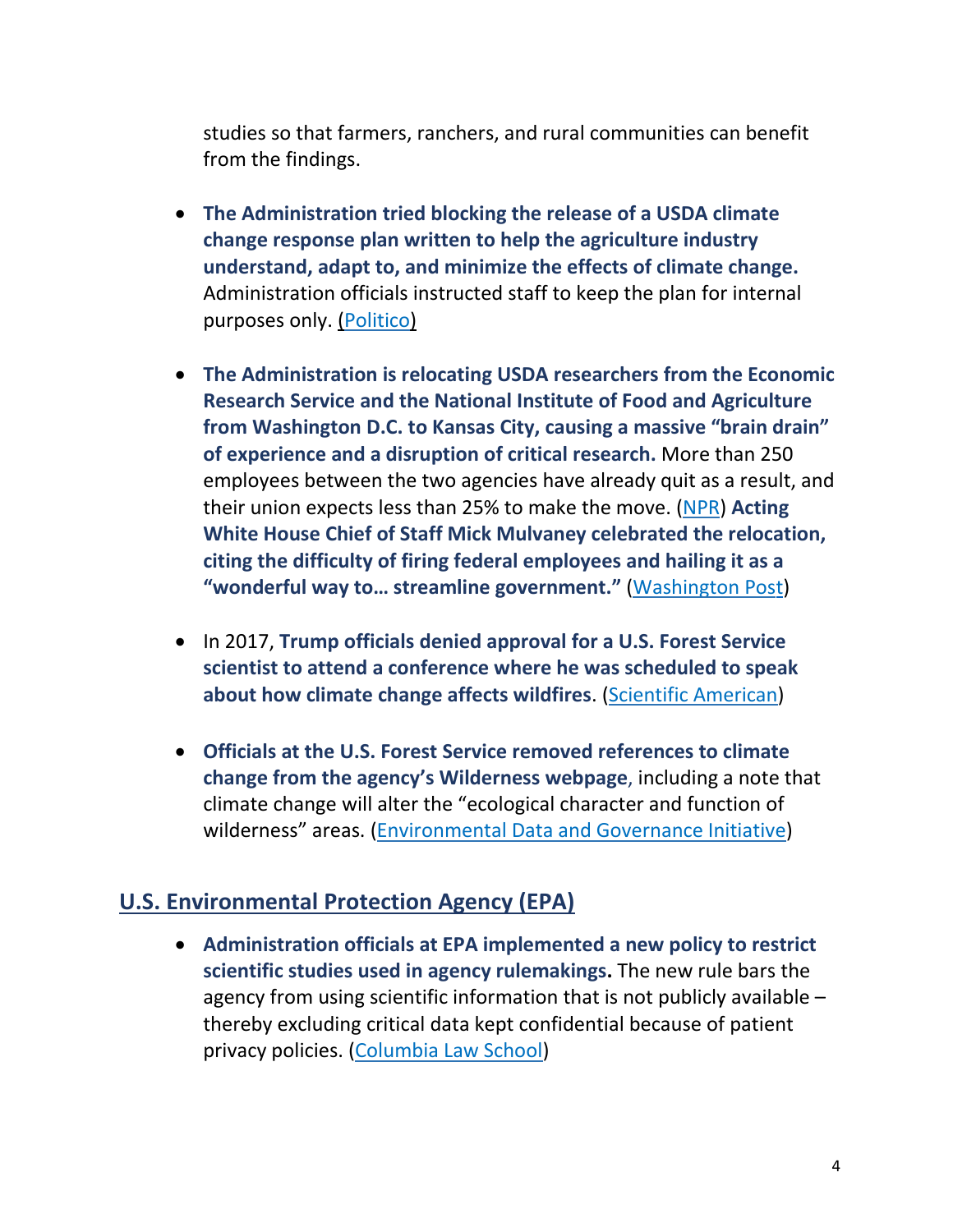- **The Government Accountability Office concluded that EPA ignored agency rules in order to fill its science advisory panels with more industry representatives.** (Senate EPW [Committee\)](https://www.epw.senate.gov/public/index.cfm/press-releases-democratic?ID=6755F0A5-CF56-4E50-9E65-C944EEA0B6CF)
- In 2017, **Administration officials abruptly, and without explanation, cancelled talks by three EPA scientists who were scheduled to discuss climate change at a conference.** [\(NYT\)](https://www.nytimes.com/2017/10/22/climate/epa-scientists.html?mtrref=www.google.com)
- **The White House removed language from a proposed EPA rule on how children, the elderly, and the poor are most vulnerable to climate-related health effects.** (E&E [News\)](https://www.eenews.net/eenewspm/2018/10/02/stories/1060100339)
- **Officials removed the climate change research category from the EPA Science Matters website and buried the information it featured by scattering it across other pages on the site**. [\(Environmental](https://envirodatagov.org/wp-content/uploads/2019/07/New-Digital-Landscape-EDGI.pdf) Data and [Governance](https://envirodatagov.org/wp-content/uploads/2019/07/New-Digital-Landscape-EDGI.pdf) Initiative)
- **Officials removed references to climate change from the EPA "Heat Island Effect" webpage – thereby downplaying the impact of climate change in cities.** [\(Environmental](https://envirodatagov.org/wp-content/uploads/2019/07/New-Digital-Landscape-EDGI.pdf) Data and Governance Initiative)
- **Administration officials removed several references to climate change on the EPA SmartWay program website, including an entire section of the site titled, "The science is clear – greenhouse gas emissions from all sources must decrease."** [\(Columbia](http://columbiaclimatelaw.com/silencing-science-tracker/climate-science-page-removed-from-epa-website/) Law School)
- In 2018, **EPA political officials developed talking points for employees to use that cast doubt on the scientific consensus that humans are contributing to climate change**. [\(Huffington](https://www.huffpost.com/entry/epa-climate-adaptation_n_5abbb5e3e4b04a59a31387d7) Post)
- In 2018, **Administration officials fired a 20-member panel of experts on soot pollution**, despite protestations from staff that the move would hamper their ability to develop science-based limits for the air pollutant. [\(NYT\)](https://www.nytimes.com/2018/10/11/climate/epa-disbands-pollution-science-panel.html)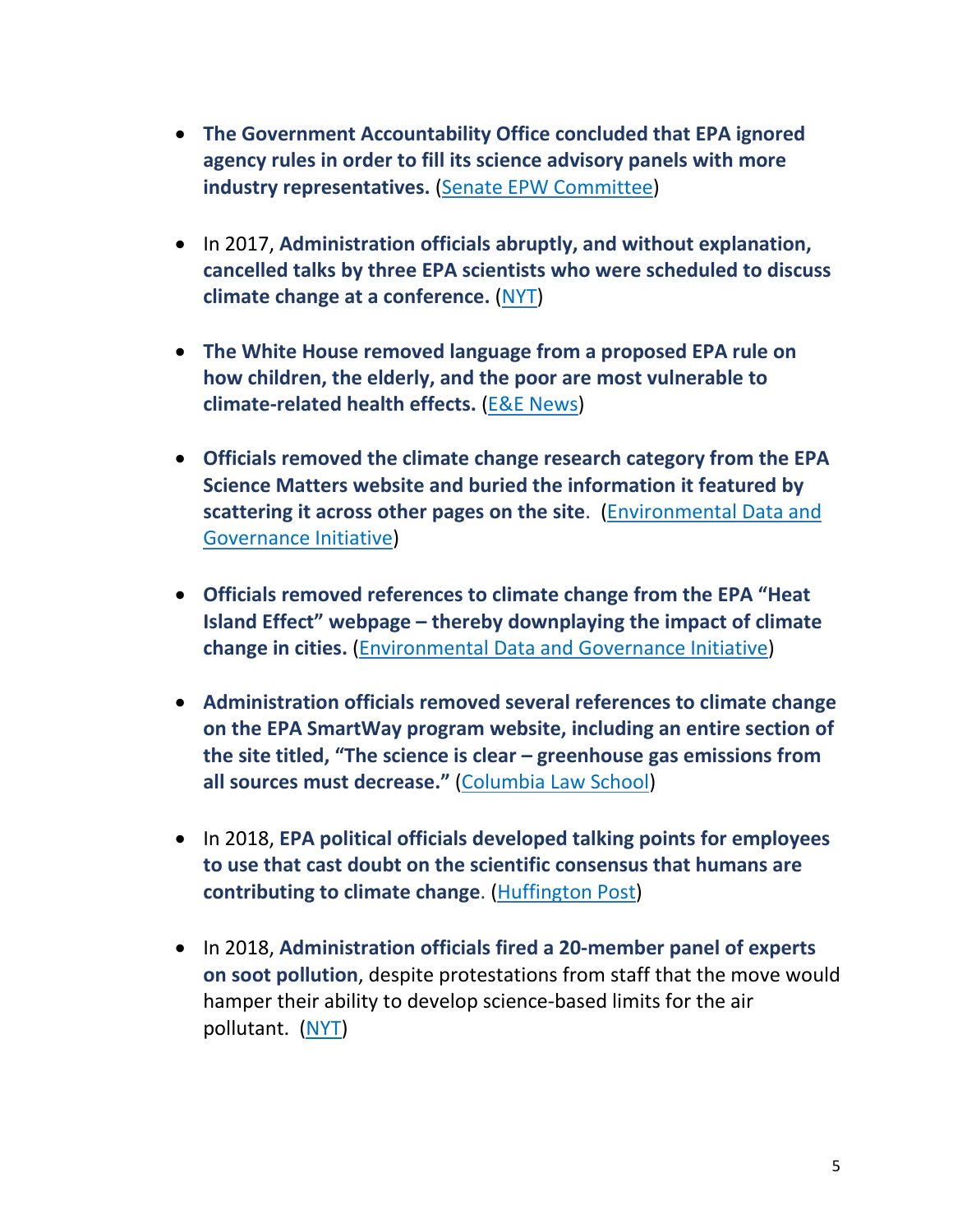- **The White House removed several references to the impacts of climate change on human health and welfare in the EPA's proposed Affordable Clean Energy Rule** – the Administration's replacement for the Clean Power Plan. (E&E [News\)](https://www.eenews.net/climatewire/2018/09/05/stories/1060095807)
- **Administration officials removed "Climate" from the title of the EPA website "Energy Resources for State, Local, and Tribal Governments."** They also scrubbed the term "climate change" from several pages and removed materials for local officials to use in preparing for climate change impacts. [\(Columbia](http://columbiaclimatelaw.com/silencing-science-tracker/epa-removed-links-to-climate-change-resources-for-local-governments-from-website/) Law School)

#### **U.S. Department of the Interior (DOI)**

- **U.S. Geological Survey (USGS) Director James Reilly issued a directive prohibiting agency scientists from modeling the long-term impacts of climate change.** USGS reports are now prohibited from including climate modeling data for years after 2040, the very time the impacts of climate change will be most felt. [\(NYT](https://www.nytimes.com/2019/05/27/us/politics/trump-climate-science.html))
- **Administration officials pressured a National Park Service scientist to remove references to human contributions to climate change in a report and retaliated against her when she refused.** (The [Guardian\)](https://www.theguardian.com/commentisfree/2019/jul/25/trump-administration-climate-crisis-denying-scientist) [\(Columbia](http://columbiaclimatelaw.com/silencing-science-tracker/references-to-humans-role-in-causing-climate-change-removed-from-nps-report/) Law School)
- **Administration officials implemented a new media protocol at DOI to restrict communication between scientists and the media.** The new rules require scientists to get approval from agency officials before agreeing to most interview requests. (LA [Times\)](https://www.latimes.com/local/lanow/la-me-ln-trump-policy-usgs-scientists-20180621-story.html)
- **Officials at DOI removed all references to "climate change" from the WaterSMART program website**, which previously shared beneficial information on how the water conservation program would address climate change and future water demands. [\(Environmental](https://envirodatagov.org/wp-content/uploads/2019/07/New-Digital-Landscape-EDGI.pdf) Data and [Governance](https://envirodatagov.org/wp-content/uploads/2019/07/New-Digital-Landscape-EDGI.pdf) Initiative)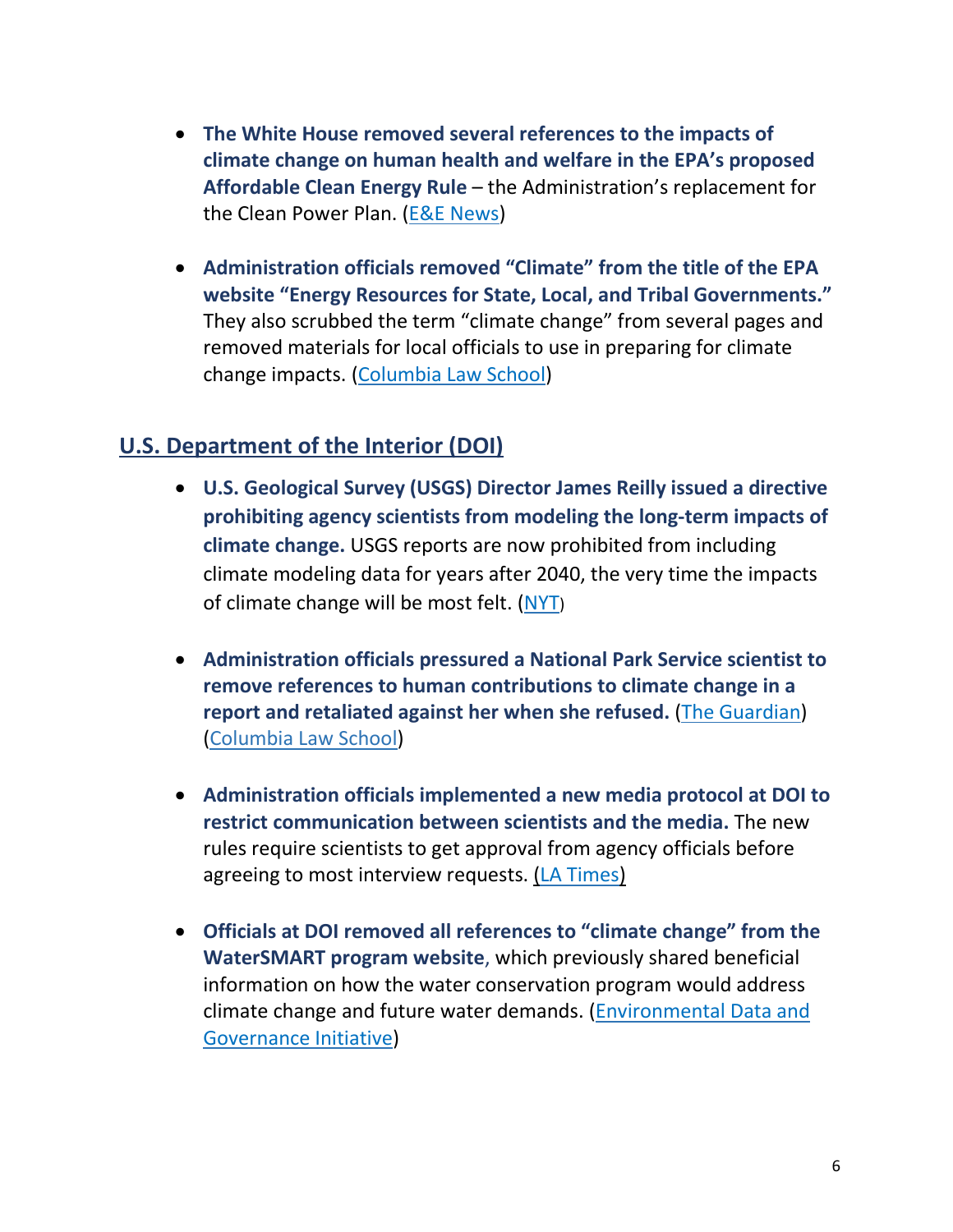- **In 2017, Administration officials reassigned DOI climate scientist Joel Clement to an unrelated accounting job collecting oil and gas royalties.** Clement previously studied the impact of climate change on Alaska Native Communities, and he was one of many career officials involuntarily reassigned in 2017. [\(Washington](https://www.washingtonpost.com/opinions/im-a-scientist-the-trump-administration-reassigned-me-for-speaking-up-about-climate-change/2017/07/19/389b8dce-6b12-11e7-9c15-177740635e83_story.html) Post)
- **Officials at the U.S. Geological Survey removed climate change as a topic from its Science Explorer website.** [\(Environmental](https://envirodatagov.org/wp-content/uploads/2019/07/New-Digital-Landscape-EDGI.pdf) Data and [Governance](https://envirodatagov.org/wp-content/uploads/2019/07/New-Digital-Landscape-EDGI.pdf) Initiative)
- **Officials at the U.S. Geological Survey removed references to climate change from a press release on a study of the California coastline**, downplaying the devastating impact climate change and sea-level rise could have on the state. **USGS sources also claim officials delayed the release by several months.** (E&E [News\)](https://www.eenews.net/climatewire/2019/07/08/stories/1060709857)
- **The Administration omitted all references to climate change in the DOI strategic plan for fiscal years 2018 to 2022.** The previous Administration's strategic plan for fiscal years 2014 to 2018 mentioned "climate change" 49 times. [\(Columbia](http://columbiaclimatelaw.com/silencing-science-tracker/references-to-climate-change-removed-from-doi-strategic-plan/) Law School)

## **U.S. Department of Homeland Security (DHS)**

- **The Administration removed all references to "climate change" and "global warming" from FEMA's strategic plan for 2018-2022,** despite scientific consensus that hurricanes and storms are intensifying under climate change.<sup>1</sup> [\(Bloomberg\)](https://www.bloomberg.com/news/articles/2018-03-15/fema-strips-mention-of-climate-change-from-its-strategic-plan)
- **FEMA's After Action Report on the 2017 hurricane season contained no mention of climate change**, despite scientific consensus that climate change is increasing the intensity of hurricanes.<sup>2</sup> 2017 was the costliest and deadliest year on record for U.S. natural disasters.<sup>3</sup> [\(Columbia](http://columbiaclimatelaw.com/silencing-science-tracker/impacts-of-climate-change-downplayed-by-fema/) Law School)

 $\overline{a}$ 

<sup>1</sup> <https://nca2014.globalchange.gov/report/our-changing-climate/changes-hurricanes>

<sup>2</sup> <https://nca2014.globalchange.gov/report/our-changing-climate/changes-hurricanes>

<sup>3</sup> <https://www.ncdc.noaa.gov/billions/summary-stats>